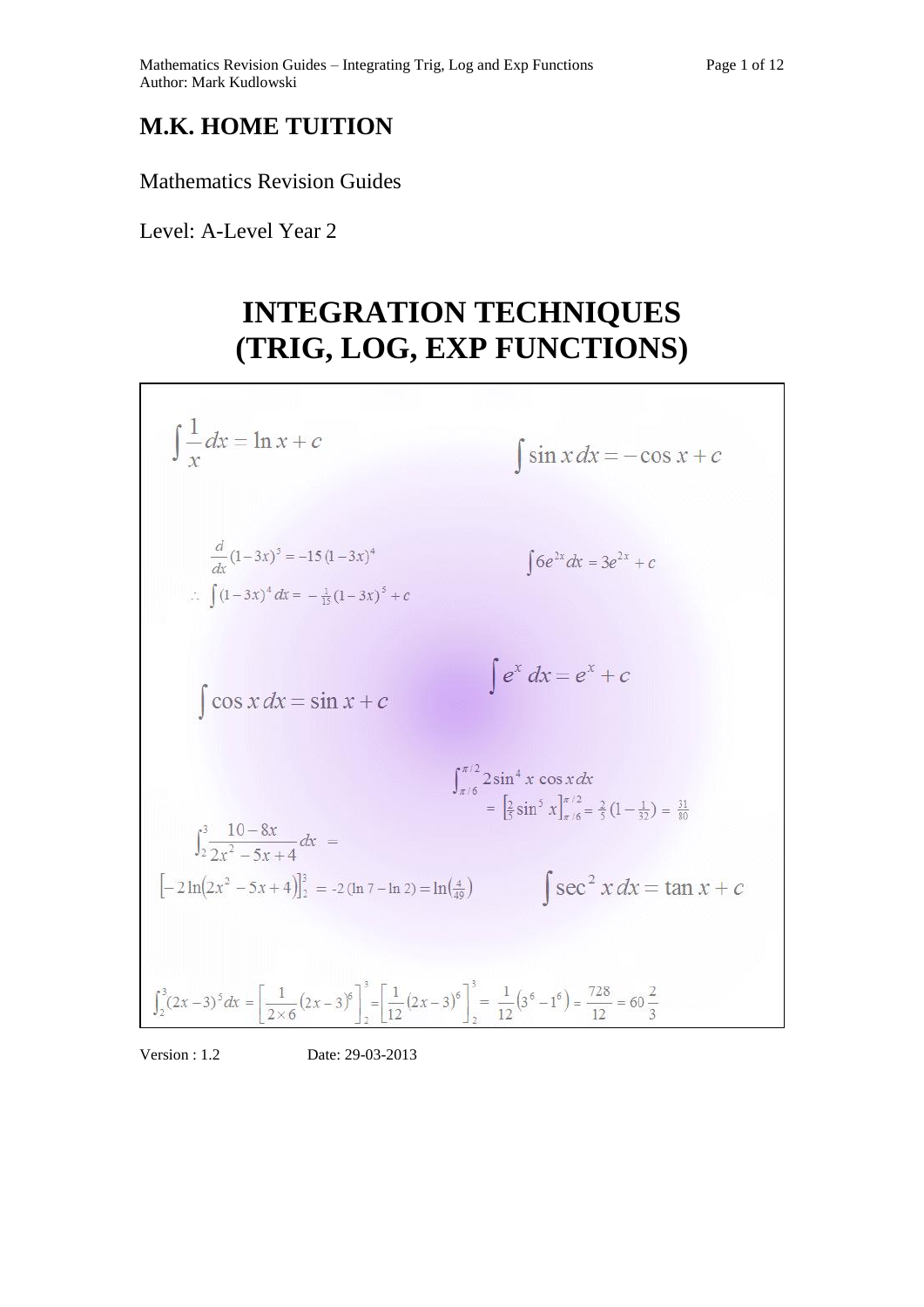#### **INTEGRATION TECHNIQUES.**

#### **Polynomial Integrals – a recap.**

The list below recalls the general results for differentiation of polynomial functions. Those highlighted are results obtained by the chain rule.

(We shall include fractional and negative powers of *x* in this section, though they are not polynomials in the true sense of the word).

| (General rules) |                      |
|-----------------|----------------------|
| $f(x) \pm g(x)$ | $f'(x) \pm g'(x)$    |
| kf(x)           | kf'(x)               |
| (Polynomial)    |                      |
| $x^n$           | $nx^{n-1}$           |
| $(ax+b)^n$      | $an(ax+b)^{n-1}$     |
| $(f(x))^{n}$    | $nf'(x)(f(x))^{n-1}$ |

From this table, we can produce a similar list of rules for integration.

| (General rules)         |                               |
|-------------------------|-------------------------------|
| $\int f(x) \pm g(x) dx$ | $\int f(x)dx \pm \int g(x)dx$ |
| k f(x) dx               | $k \mid f(x)dx$               |

| $y = f(x)$                                    | $\int f(x)dx$                      |
|-----------------------------------------------|------------------------------------|
| $x^n$ (provided $n \neq -1$ )                 | $x^{n+1}$<br>$\frac{1}{n+1} + c$   |
| $(ax + b)^n$ (provided $n \neq -1$ )          | $\frac{1}{a(n+1)}(ax+b)^{n+1} + c$ |
| $\int f'(x) (f(x))^n$ (provided $n \neq -1$ ) | $\frac{1}{n+1}(f(x))^{n+1} + c$    |

Note the patterns in the results obtained by the chain rule.

When we differentiate a power of a linear expression in *x*, we have to reduce the power by 1, multiply by the original power, and then **multiply** by the coefficient of *x.*

When integrating a power of a linear expression, we add 1 to the power, divide by the updated power, and finally **divide** by the coefficient of *x*.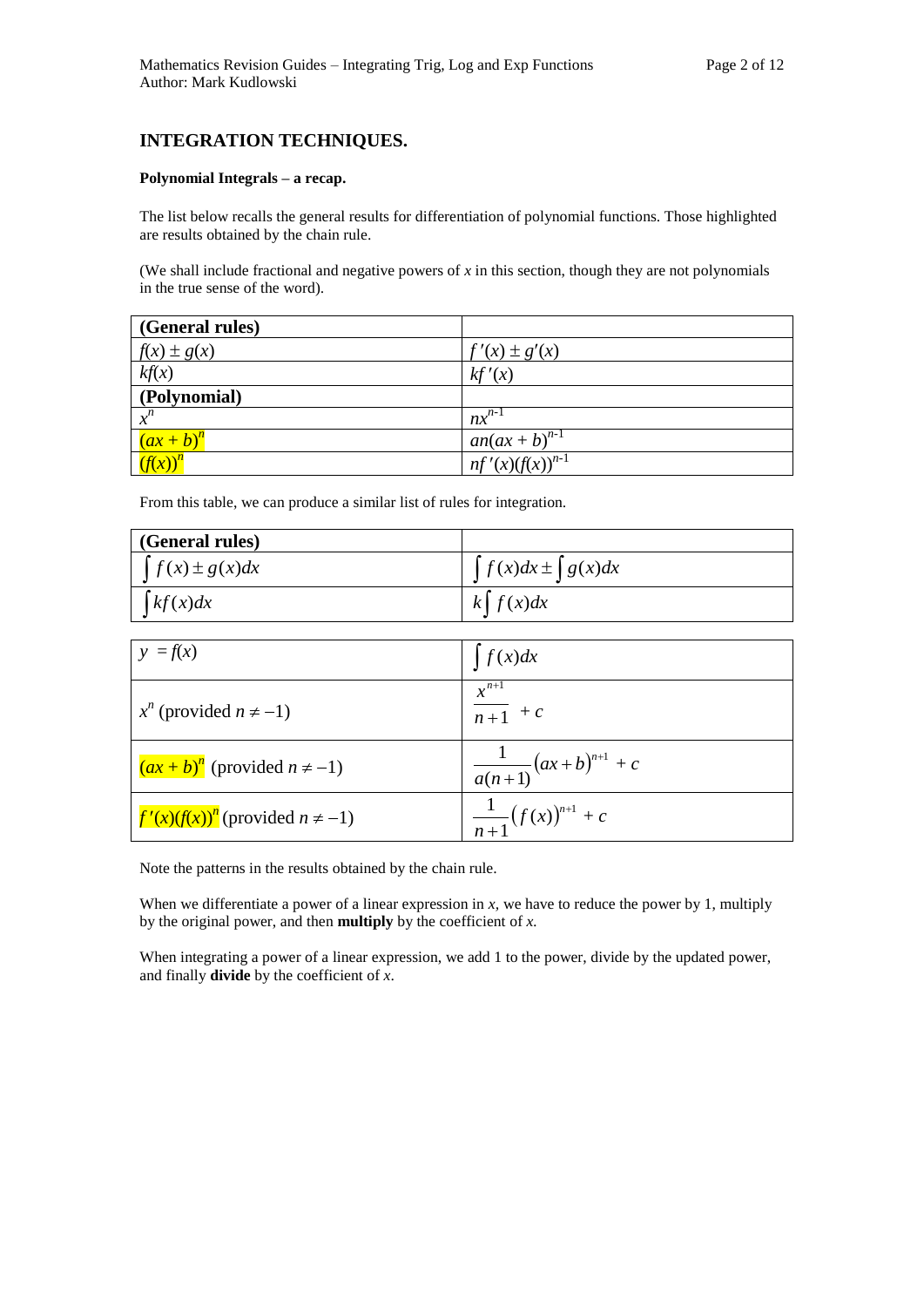**Examples (1)**: Integrate with respect to *x*: i)  $x^2$ ; ii)  $x + 5$ ; iii)  $8x^3$ ; iv)  $x^4 + 6x^2$ ; v)  $\sqrt{x}$ ; vi)  $\frac{1}{x^2}$ 1 *x* i)  $\int x^2 dx = \frac{x^3}{3} + c$ 3  $x^2 dx = \frac{x^3}{3} + c$ ; ii)  $\int x + 5 dx = \frac{x^2}{2} + 5x + c$ 2 5 2 ; iii)  $\int 8x^3 dx = 2x^4 + c$ iv)  $\int x^4 + 6x^2 dx = \frac{x^5}{5} + 2x^3 + c$ 5  $6x^2 dx = \frac{x^5}{5} + 2x^3 + c$ ; v)  $\sqrt{x} = x^{\frac{1}{2}}$ , so  $\int x^{\frac{1}{2}} dx = \frac{x^2}{\frac{3}{2}} + c$ 2 3  $\frac{1}{2}dx = \frac{x^2}{2} + c$  or  $\frac{2x\sqrt{x}}{2} + c$ 3 2 vi)  $\frac{1}{2}$ 1 *x*  $= x^2$ , so  $\int x^{-2} dx = \frac{x}{-1} +$ - $=$  $x^{-2}dx = \frac{x^{-1}}{1} + c$ 1  $^{2}dx = \frac{x^{-1}}{1} + c$  or  $\frac{-1}{1} + c$ *x*  $\frac{-1}{+}$ 

**Example (2):** Find the value of  $\int_3^4$ 3  $3x^2 dx$ .  $\int_3^4 3x^2 dx = [x^3]_3^4 = 4^3 - 3^3 = 64 - 27 =$ 3  $4^{4} - 4^{3} - 2^{3}$ 3  $3x^{2} dx = |x^{3}|_{3}^{4} = 4^{3} - 3^{3} = 64 - 27 = 37.$ 

**Example (3):** Find the value of  $\int_0^3 x^2 - 4x +$  $\mathbf{0}$  $x^2 - 4x + 5 dx$ 

$$
\int_0^3 x^2 - 4x + 5 dx = \left[ \frac{x^3}{3} - 2x^2 + 5x \right]_0^3
$$

 $= (9 - 18 + 15) - (0) = 6.$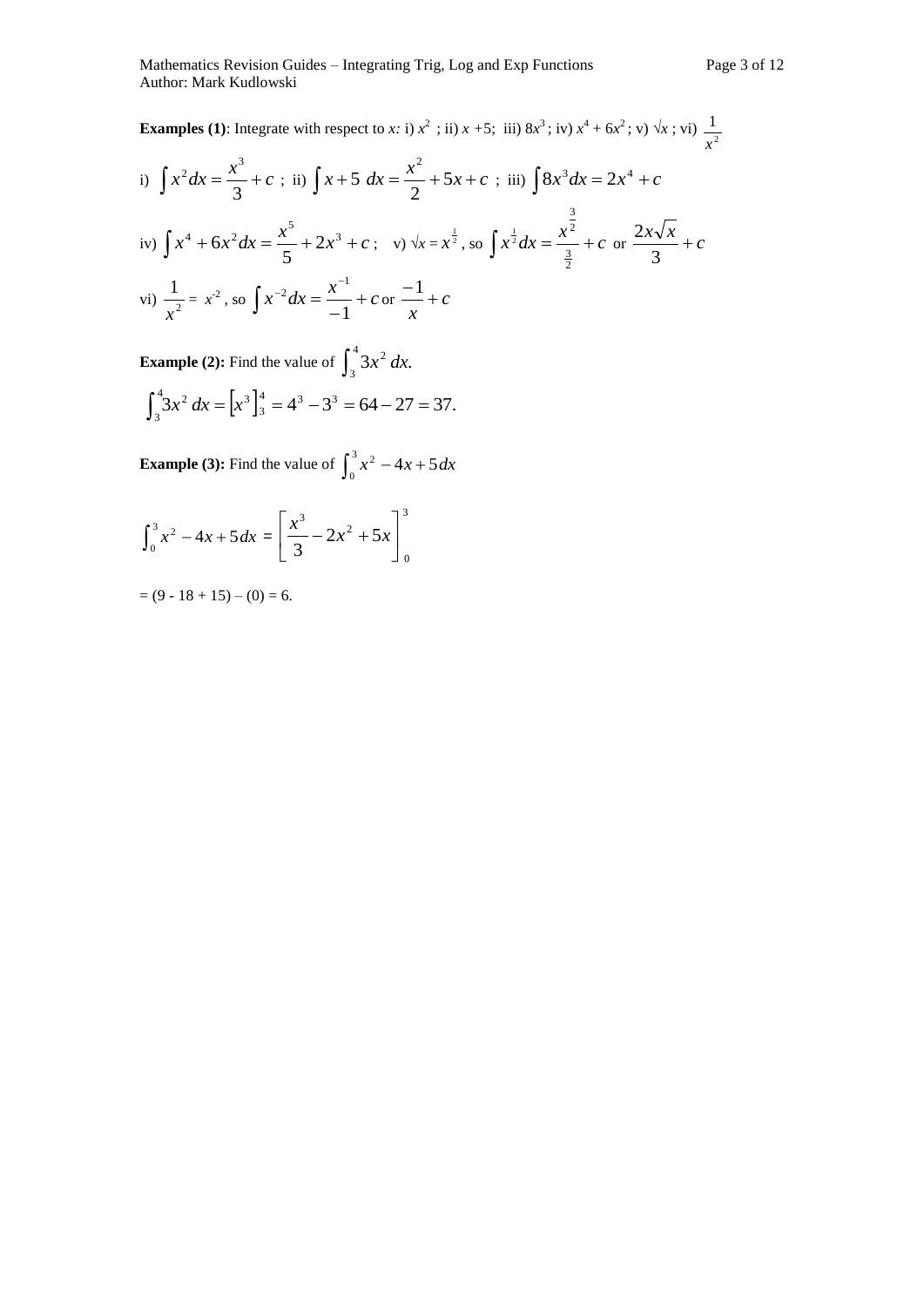#### **Reversing the Chain Rule – Integration by inspection.**

The next examples all make use of integration by inspection, by using the chain rule in reverse. This method can be used if we can spot a product of a function and some multiple of its derivative.

**Example (4):** Differentiate  $(1-3x)^5$  and hence find  $\int (1-3x)^4 dx$ .

Using the chain rule, we have  $\frac{dy}{dx} = \frac{dy}{du} \times \frac{du}{dx}$ *du du dy dx*  $\frac{dy}{dx} = \frac{dy}{dx} \times \frac{du}{dx}$  where  $u = (1-3x), \frac{du}{dx} = -3$ *dx*  $\frac{du}{dt} = -3$  and  $5u^4 = 5(1-3x)^4$ *du*  $\frac{dy}{dx}$  = 5u<sup>4</sup> = 5(1-3x)<sup>4</sup>.

$$
\therefore \frac{dy}{dx} = -15(1-3x)^4 \text{ and hence } \int -15(1-3x)^4 dx = (1-3x)^5 + c.
$$

Our required integrand,  $\int (1-3x)^4 dx$ , is -15 times smaller than the result obtained by differentiating  $(1-3x)^5$ , so we divide by -15 to obtain  $\int (1-3x)^4 dx = -\frac{1}{15}(1-3x)^5 + c$  $\frac{1}{15}(1-3x)^5 + c$ .

Alternatively, we could have used the result  $\int (ax+b)^n dx = \frac{1}{a(n+1)} (ax+b)^{n+1}$  $\overline{+}$  $(b)^n dx = \frac{1}{(ax+b)^{n+1}}$  $(n+1)$  $(ax + b)^n dx = \frac{1}{(ax + b)^n}$ *a n*  $(ax+b)^n dx = \frac{1}{ax+(-ax+b)^{n+1}} + c$ to give  $\frac{1}{((-3) \times (5))}$  $(-3x)^{5} + c$  $-3\times$  $(1-3x)^5$  $(-3) \times (5)$  $\frac{1}{(1-3x)^5}$  + c =  $\frac{1}{5(1-3x)^5}$  + c 15  $\frac{1}{1} (1-3x)^5 + c$ .

**Example (5):** Find  $\int_2^3 (2x -$ 2  $(2x-3)^5 dx$ .

We can use the same formula as in the final part of Example (4) to obtain:

$$
\int_2^3 (2x-3)^5 dx = \left[ \frac{1}{2 \times 6} (2x-3)^6 \right]_2^3 = \left[ \frac{1}{12} (2x-3)^6 \right]_2^3 = \frac{1}{12} (3^6 - 1^6) = \frac{728}{12} = 60 \frac{2}{3}.
$$

We could also make an 'educated guess' and test the result by differentiation using the chain rule. Since the power of an expression is raised by 1 by integration, we can guess that the integral will be some multiple of  $\left[ (2x-3)^6 \right]_2^3$ 2  $(2x-3)^6 \Big]_{2}^{3}$ .

Differentiating  $(2x - 3)^6$  by the chain rule would give  $12(2x - 3)^5$ , which is too large by a factor of 12.

We therefore adjust the guess to  $\frac{1}{\sqrt{2}}(2x-3)$ 3 2  $(2x-3)^6$ 12 1  $\overline{\phantom{a}}$  $\overline{\phantom{a}}$  $\overline{\mathsf{L}}$  $\left| \frac{1}{4} (2x-3)^6 \right|^{5}$ .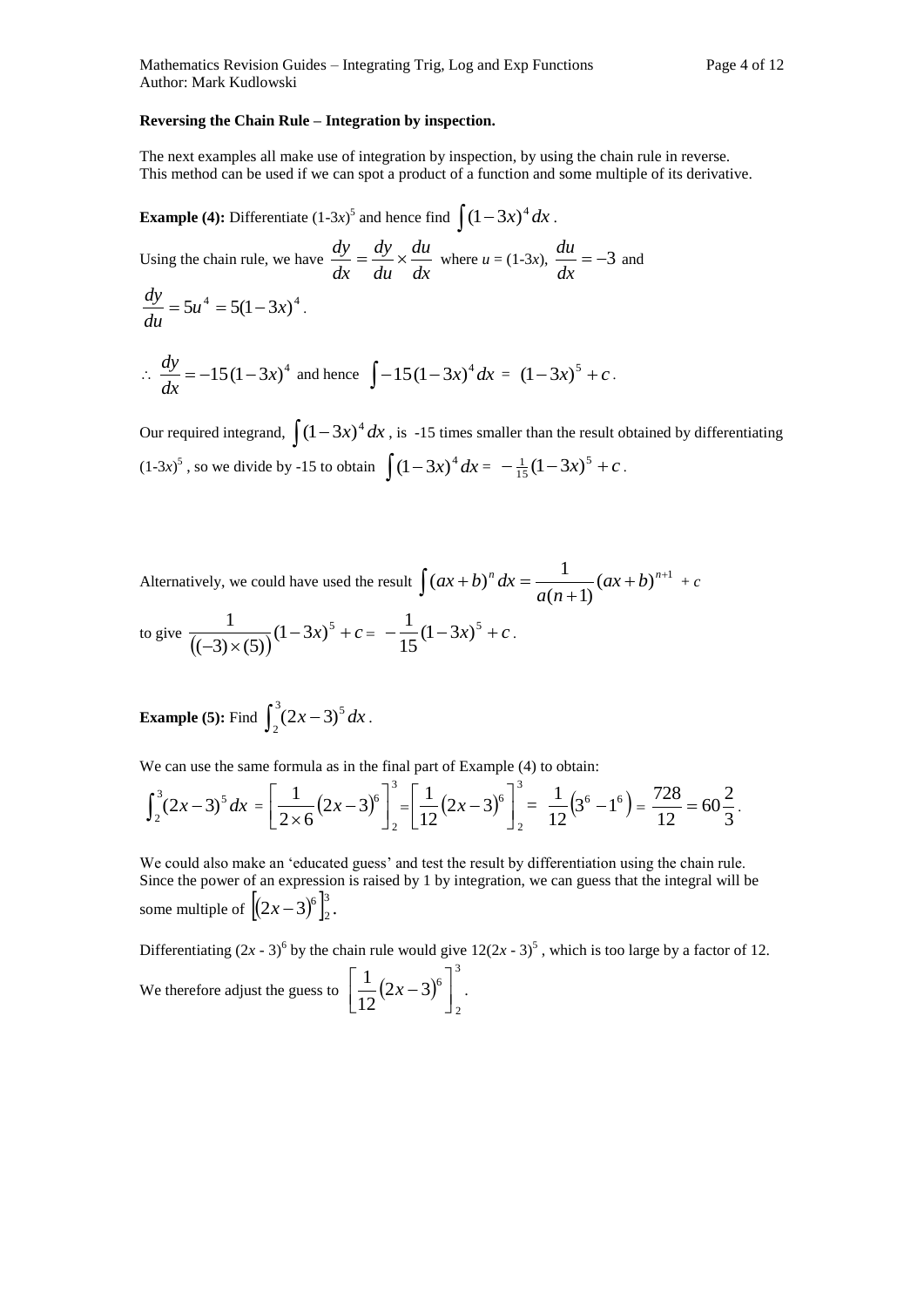# **Example (6):** Find  $\int x(3x^2 - 4)^3 dx$ .

Here we can use the formula  $\int f'(x) (f(x))^n dx = \frac{1}{\int f(x)^n}$ *n*  $f'(x) (f(x))^n dx = \frac{1}{x^2} (f(x))$ 1  $f(x)(f(x))^{n} dx = \frac{1}{x}$  $\overline{+}$  $\int f'(x) (f(x))^n dx =$ 

since we can spot the cube of the function  $f(x) = 3x^2 - 4$ , multiplied by *x*, which is one-sixth of its derivative,  $f'(x) = 6x$ .

Applying the formula as it stands gives  $\frac{1}{2}(3x^2-4)^4 + c$ 4  $\frac{1}{2}(3x^2-4)^4 + c$ , but because we have *x* and not 6*x* in this integrand, we must divide the result by 6 to get the true answer,  $\frac{1}{2} (3x^2 - 4)^4 + c$ 24  $\frac{1}{2}(3x^2-4)^4+c$ .

Alternatively, we could have made a 'guess' of  $(3x^2 - 4)^4$  and checked it by differentiation. The derivative works out as  $24x(3x^2 - 4)^3 - a$  result 24 times higher than the required integrand.

Dividing the guess by 24 will give  $\int x(3x^2 - 4)^3 dx = \frac{1}{24}(3x^2 - 4)^4 + c$ 24  $\frac{1}{2}(3x^2-4)^4+c$ 

**Example (7): Find** 
$$
\int_0^1 \frac{x+1}{(2x^2+4x+5)^2} dx
$$
.

Again we can use the formula  $\int f'(x) (f(x))^n dx = \frac{1}{\int f(x)^n}$ *n*  $f'(x) (f(x))^n dx = \frac{1}{x^m} (f(x))$ 1  $(x)(f(x))^{n} dx = \frac{1}{\sqrt{1 + (x-a)^{n}}}$  $^{+}$  $\int f'(x) (f(x))^n dx =$ 

since we can spot the reciprocal of the square of the function  $f(x) = 2x^2 + 4x + 5$ , multiplied by the expression  $x + 1$ , which is one-quarter of its derivative,  $f'(x) = 4x + 4$ .

Applying the formula as it stands gives  $\left[-1(2x^2+4x+5)^{1}\right]_0^1$ 0  $-1(2x^2+4x+5)^{-1}\Big|_0^1$ , but because we have  $x+1$  and not  $4x + 4$  in this integrand, we must divide the result by 4 to get the true answer,

$$
\left[-\frac{1}{4}(2x^2+4x+5)^{-1}\right]_0^1 = \left[\frac{-1}{4(2x^2+4x+5)}\right]_0^1 = \left[-\frac{1}{44}\right] - \left[\frac{-1}{20}\right] = \frac{3}{110}.
$$

Alternatively, we could have made a 'guess' of  $2x^2 + 4x + 5$ 1  $x^2 + 4x +$  and checked it by differentiation. The derivative works out as  $(2x^2+4x+5)^2$  $4x - 4$  $+4x+$  $-4x$  $x^2 + 4x$  $\frac{x-4}{x-4}$ , which is -4 times as large as the required integrand.

Adjusting the 'guess' and adding the limits gives the correct integral of

$$
\left[\frac{-1}{4(2x^2+4x+5)}\right]_0^1.
$$

There is a formal method corresponding to the last four examples, namely **integration by substitution**. This will be illustrated in the relevant document.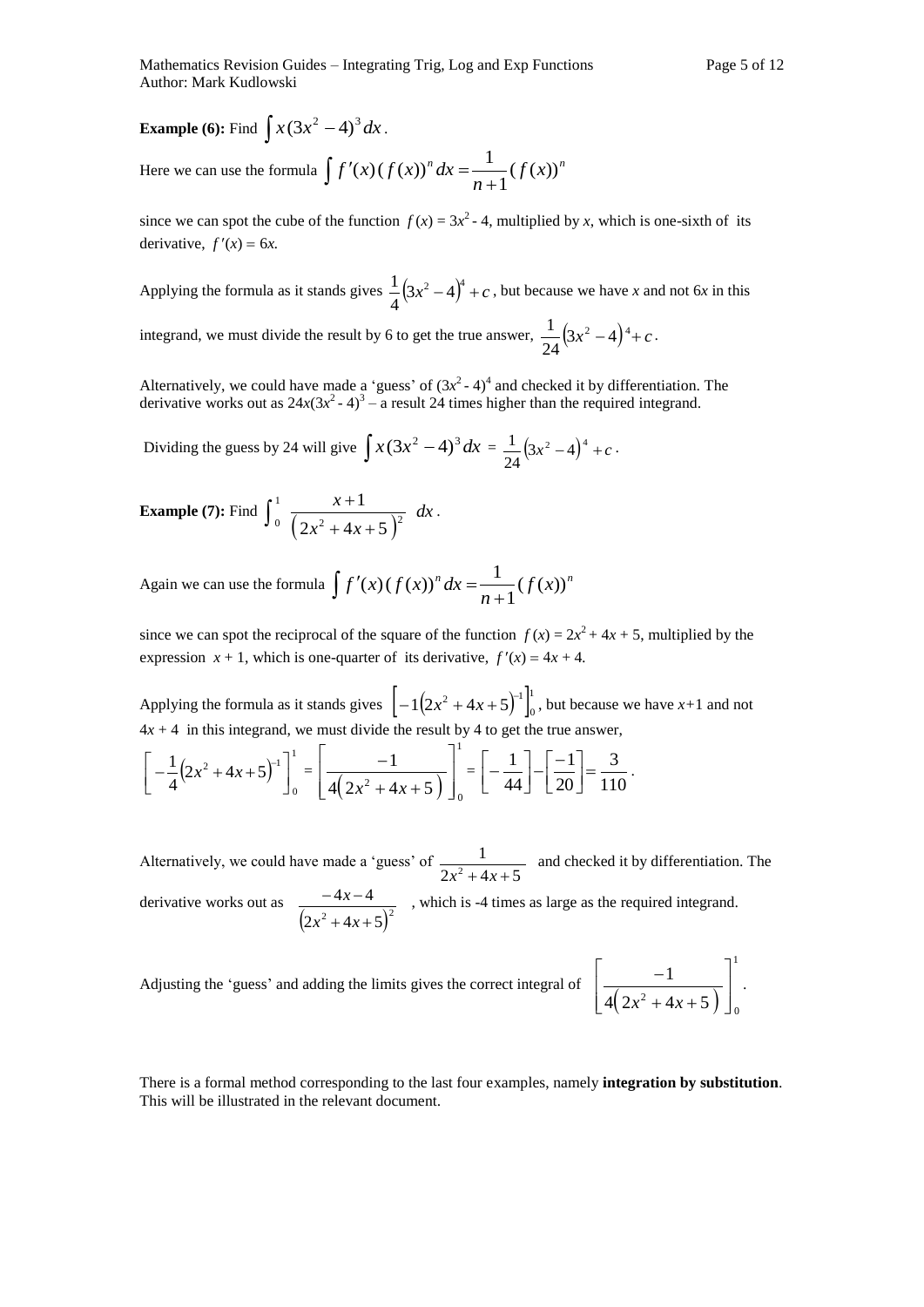#### **Trigonometric Integrals - introduction.**

Suppose we were to estimate the area under the graph of cos  $x^\circ$  in the interval  $0^\circ < x < 90^\circ$ , using the trapezium rule with 9 strips.

$$
y = \cos x^{\bullet}
$$
  $b-a = 90$   $h = 10$   $n = 9$ 

The width of each strip is therefore 10°.

| n                                                          | $x_n$              | $y_n$ (first & | $y_n$ (other |
|------------------------------------------------------------|--------------------|----------------|--------------|
|                                                            |                    | last)          | values)      |
| 0                                                          | 0                  | 1              |              |
| 1                                                          | 10                 |                | 0.9848       |
| 2                                                          | 20                 |                | 0.9397       |
| 3                                                          | 30                 |                | 0.8660       |
| 4                                                          | 40                 |                | 0.7660       |
| 5                                                          | 50                 |                | 0.6428       |
| 6                                                          | 60                 |                | 0.5000       |
| 7                                                          | 70                 |                | 0.3420       |
| 8                                                          | 80                 |                | 0.1736       |
| 9                                                          | 90                 | 0              |              |
|                                                            | Sub-totals $(1)$ : | 1              | 5.215        |
|                                                            |                    |                | (x 2)        |
| 1<br>Sub-totals $(2)$ :                                    |                    | 10.43          |              |
| TOTAL                                                      |                    | 11.43          |              |
| Multiply by $\frac{1}{2}h$ (here $\frac{1}{2} \times 10$ ) |                    | 57.15          |              |

The value of  $\int_0^{90} \cos x^\circ dx$  $\cos x^{\circ} dx$  is therefore estimated at 57.2 to three significant figures.

However, we learned earlier that the derivative of  $f(x) = \sin x$  is  $f'(x) = \cos x$ .

The value of about 57 seems at odds with the result  $\left[\sin x\right]_0^{90}$  $\sin x \Big|_0^{90}$  or 1-0, or 1.

The reason for the discrepancy is again due to the use of degrees instead of radians.

Using radians, 
$$
h = \frac{\pi}{18}
$$
 and not 10°, and  $\frac{1}{2h} = \frac{\pi}{36}$ , or approximately 0.0873.

The true integrand is therefore  $\int_0^{\frac{\pi}{2}} \cos x dx$ .

Its estimated value from the previous result is  $0.0873 \times 11.43$ , or approximately 0.998, which is close to the true value of 1.

#### **IMPORTANT – Radians are the default units of angle measurement in trig calculus.**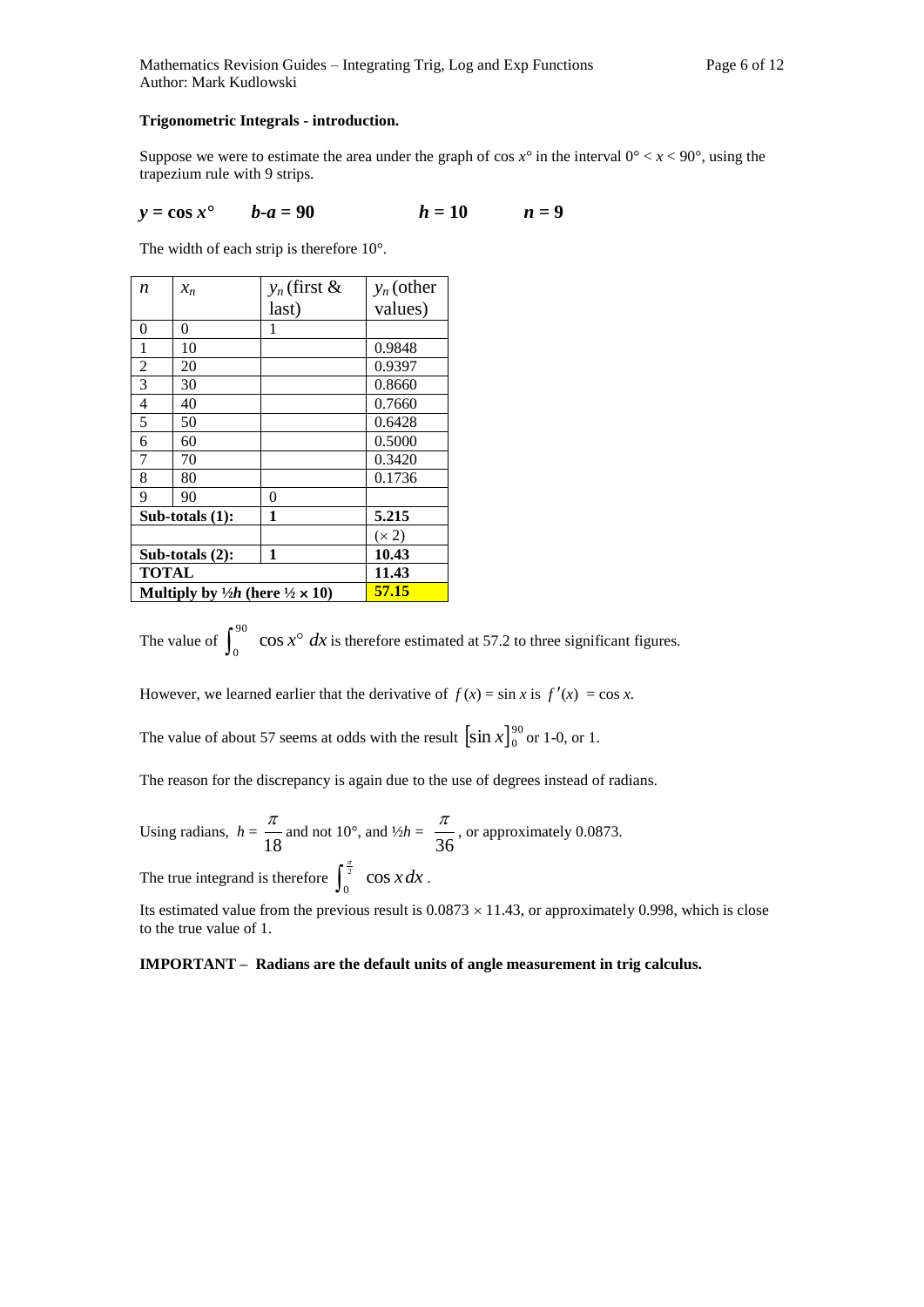#### **Trigonometric Integrals.**

**Standard Trig Derivatives** (plus some chain rule examples). (Those for sin, cos and tan are the most important.)

The angle *x* must also be measured in **radians**, not degrees.

| $y = f(x)$               | $y' = \frac{dy}{dx} = f'(x)$                     |
|--------------------------|--------------------------------------------------|
| $\sin x$                 | $\cos x$                                         |
| $\sin(ax+b)$             | $a \cos(ax+b)$                                   |
| $\sin^n x$               | $n \sin^{n-1} x \cos x$                          |
| $\cos x$                 | $-sin x$                                         |
| $\frac{\cos{(ax+b)}}{a}$ | -a sin $(ax + b)$                                |
| $\cos^n x$               | $-n \cos^{n-1} x \sin x$                         |
| tan x                    | $\sec^2 x$                                       |
| $\tan(ax+b)$             | a $\sec^2(ax+b)$                                 |
| $\tan^n x$               | <i>n</i> tan <sup>n-1</sup> x sec <sup>2</sup> x |
| $\csc x$                 | -cosec $x$ cot $x$                               |
| $\csc (ax + b)$          | $-a \csc(ax + b) \cot(ax + b)$                   |
| cosec <sup>n</sup> x     | $-n \csc^n x \cot x$                             |
| sec x                    | $\sec x \tan x$                                  |
| $\sec (ax + b)$          | a $sec(ax + b)$ tan $(ax + b)$                   |
| $\sec^n x$               | <i>n</i> sec <sup><i>n</i></sup> $x$ tan $x$     |
| $\cot x$                 | -cosec <sup>2</sup> $\overline{x}$               |
| $\cot(ax+b)$             | -a cosec <sup>2</sup> $(ax + b)$                 |
| $\cot^n x$               | $-n \cot^{n-1} x \csc^2 x$                       |

Note how the highlighted functions behave on differentiation by the chain rule.

The derivative of sin 5*x*, for instance, is 5 cos 5*x*; a constant multiplier of 5 has appeared. Similarly, the derivative of cos  $4x$  is  $-4 \sin 4x$ , and that of  $\tan \frac{1}{2}x$  is  $\frac{1}{2} \sec^2 (\frac{1}{2}x)$ .

Another example is that of  $cos<sup>4</sup> x$ ; its derivative is -4  $cos<sup>3</sup> x sin x$ . Here the power of  $\cos x$  has been reduced by 1, and a multiplier of the original power (4) and the derivative of  $cos x$ , i.e.  $-sin x$ , have also appeared .

Similarly, differentiating  $\sin^3 x$  gives 3  $\sin^2 x \cos x$ . The power of  $\sin x$  has been reduced by 1, and a multiplier of the original power (3) and the derivative of  $\sin x$ , i.e.  $\cos x$ , have also appeared.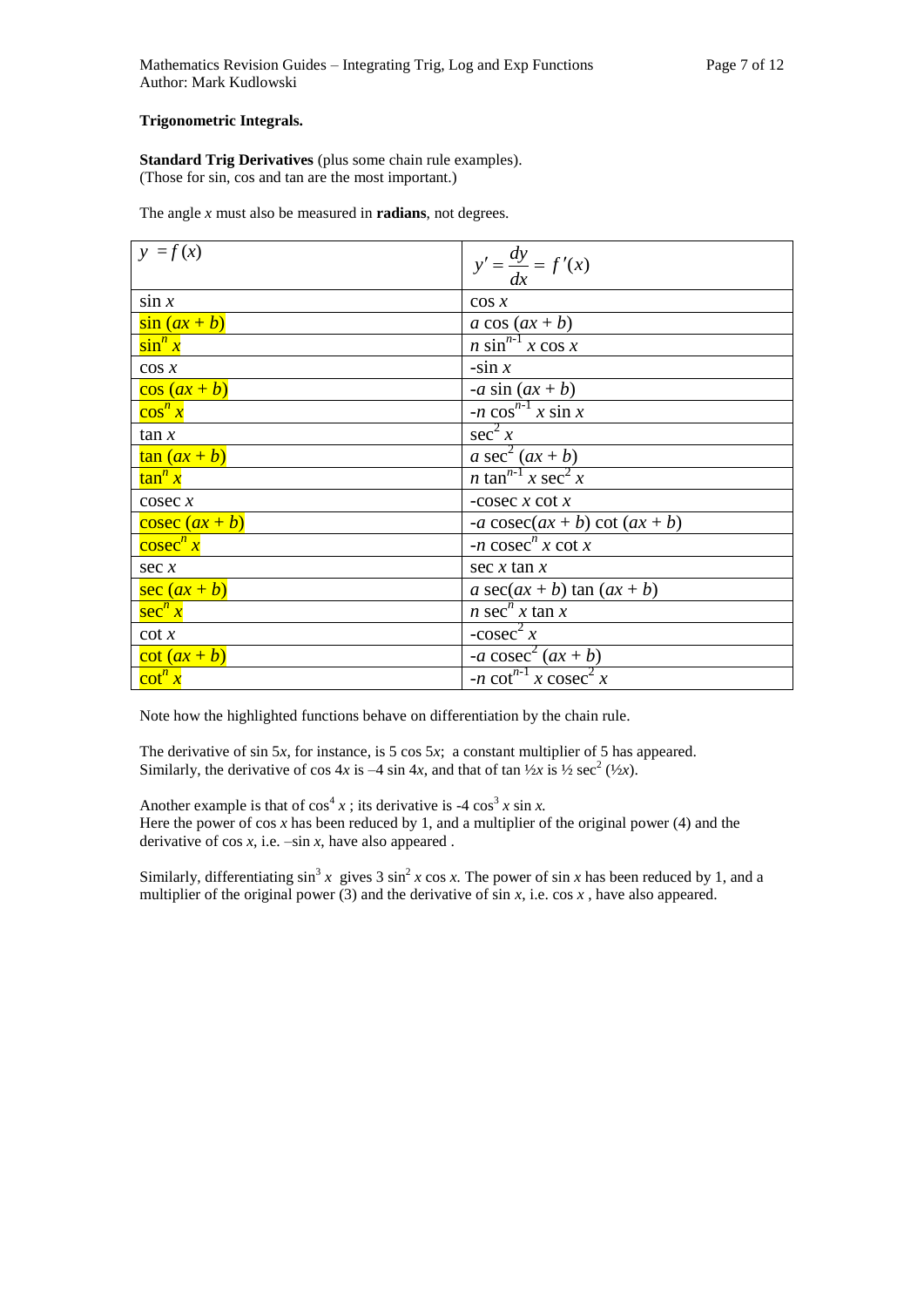| $y = f(x)$                  | $\int f(x)dx$                            |
|-----------------------------|------------------------------------------|
| $\sin x$                    | -cos $x + c$                             |
| $\sin(ax+b)$                | $-\frac{1}{a}\cos(ax+b)+c$               |
| $\sin^n x \cos x$           | $\frac{1}{n+1}$ sin <sup>n+1</sup> x + c |
| $\cos x$                    | $\sin x + c$                             |
| $\frac{\cos{(ax+b)}}{a}$    | $\frac{1}{a}$ sin $(ax + b) + c$         |
| $\cos^n x \sin x$           | $-\frac{1}{n+1}\cos^{n+1}x + c$          |
| $\sec^2 x$                  | $\tan x + c$                             |
| $\sec^2(ax+b)$              | $\frac{1}{a}$ tan $(ax + b) + c$         |
| $\tan^n x \sec^2 x$         | $\frac{1}{n+1}$ tan <sup>n+1</sup> x + c |
| $\csc x \cot x$             | -cosec $x + c$                           |
| $\csc(ax+b)\cot(ax+b)$      | $-\frac{1}{a}$ cosec $(ax + b) + c$      |
| $\csc^n x \cot x$           | $-\frac{1}{x}cosec^{n} x + c$            |
| sec $x \tan x$              | sec $x + c$                              |
| $\sec(ax + b) \tan(ax + b)$ | $\frac{1}{a}$ sec $(ax + b) + c$         |
| $\sec^n x \tan x$           | $\frac{1}{n}$ sec <sup>n</sup> $x + c$   |
| $\csc^2 x$                  | -cot $x + c$                             |
| $\csc^2(ax+b)$              | $-\frac{1}{a}\cot(ax+b)+c$               |
| $\cot^n x \csc^2 x$         | $-\frac{1}{n+1}\cot^{n+1} x + c$         |

From this table, we can produce a similar list of standard trig integrals. Again, angles must be measured in radians !

Note how the highlighted functions behave on integration, by reversing the process of differentiation by the chain rule.

The derivative of sin 5*x*, for instance, was 5 cos 5*x*; a **multiplier** of 5 had appeared. Conversely, integrating cos 5*x* would produce  $\frac{1}{5}$  sin 5*x*; this time we had to **divide** by 5 instead.

Another example is that of  $\cos^3 x \sin x$ ; its integral is  $-\frac{1}{4} \cos^4 x$ .

Here the power of cos *x* has been increased by 1 to 4, and a multiple of the **reciprocal** of that new power (4) has appeared. In addition, we have divided the result by the derivative of cos *x*, i.e. –sin *x*.

To solve integrals of these types, we can use the general formulae above, or use the reverse chain rule to make an 'educated guess', differentiate the 'guess', and adjust it if necessary.

## **Example (8):** Find  $\int 15\sin 5x dx$ .

We can either use the tabled result  $\int \sin(ax + b) dx = -\frac{1}{a}\cos(ax + b) + c$ 

to obtain the answer  $15 \times -\frac{1}{5} \cos 5x + c = -3 \cos 5x + c$ , or we can make a guess.

We know that the integral of  $\sin x$  is  $-\cos x + c$ , so we make and initial guess of  $-\cos 5x$ . Differentiation of that 'guess' gives a result of 5 sin 5*x*, which is 3 times too small. We must therefore adjust the 'guess' of 5 sin 5*x* by multiplying it by 3, giving  $-3 \cos 5x + c$ .

**Example (9):** Find  $\int 6 \sec^2 3x dx$ .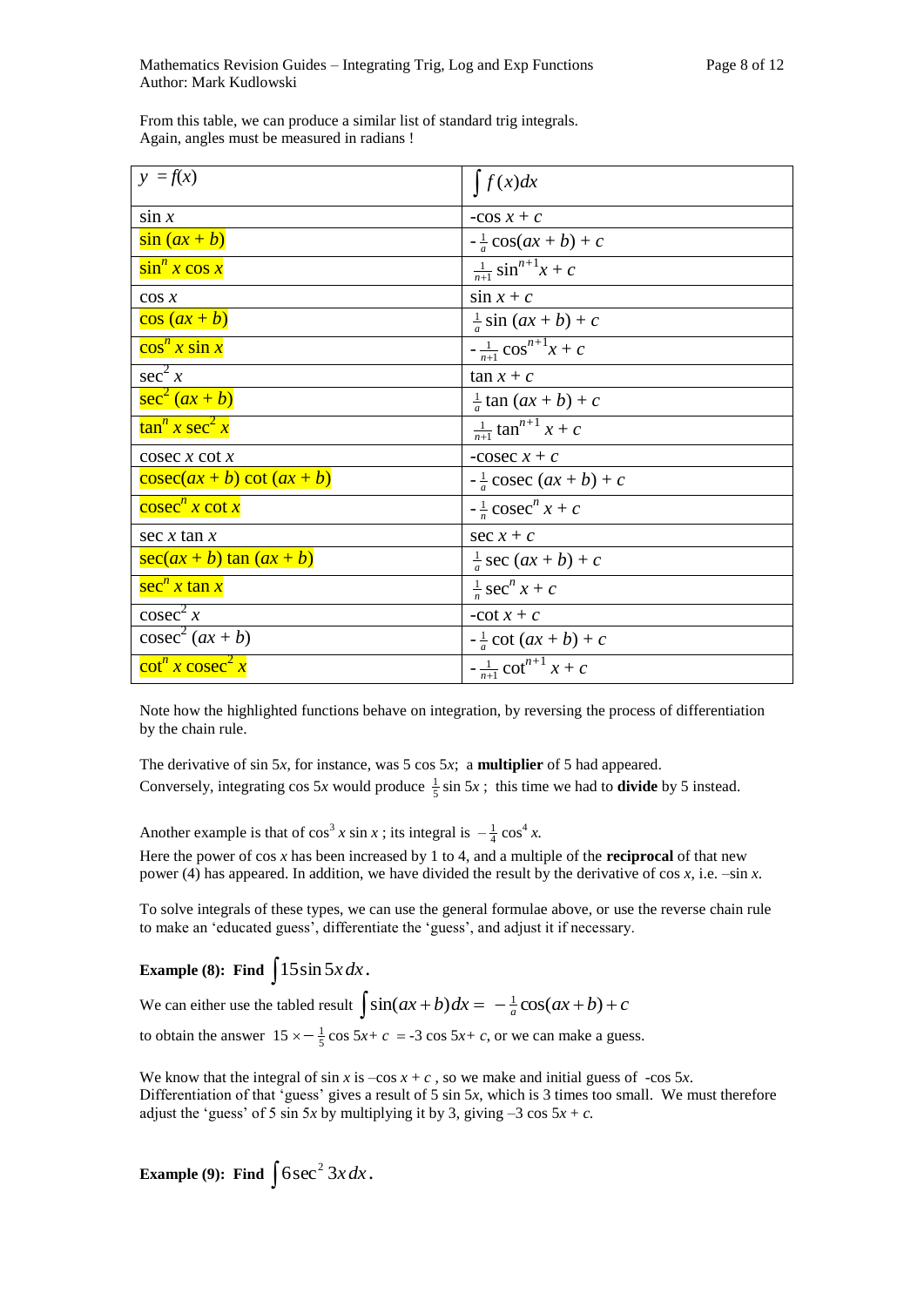We can either use the tabled result  $\int \sec^2(ax + b) dx = \frac{1}{a} \tan(ax + b) + c$ 

to obtain the answer  $6 \times \frac{1}{3}$  tan  $3x+c = 2$  tan  $3x+c$ , or we can make an educated guess.

We know that the integral of  $\sec^2 x$  is tan  $x + c$ , so we can guess tan  $3x + c$ .

Differentiating tan 3x by the chain rule gives us a result of 3 sec<sup>2</sup> 3x which is of the right type, but too small by a factor of 2. We must therefore adjust the 'guess' of tan 3*x* by multiplying it by 2.

Again, this gives us 2 tan 3*x+ c*.

**Example (10): Find**  $\int_{\pi/6}^{\pi/2}$ / 6  $\int_{0}^{\pi/2} 2\sin^4 x \cos$  $\int_{\pi/6}^{x/2} 2\sin^4 x \cos x dx$ .

(Remember – radian measure must be used !)

We can use the tabled result  $\int \sin^n x \cos x = \frac{1}{n+1} \sin^{n+1} x + c$  $\frac{1}{n+1}$ sin<sup>n+1</sup> x +  $^{+}$ 1  $\frac{1}{n+1}$ sin and obtain the answer  $2 \times \frac{1}{5} \sin^5 x + c = \frac{2}{5} \sin^5 x + c$ .

Alternatively, we can look at the integral and notice that it includes a power of sin *x* (the fourth power) multiplied by its derivative – a reverse chain rule result.

We can thus guess that the integral will be something like  $\sin^5 x$  (compare integrating  $x^4$  to get  $\frac{1}{5}x^5$ ).

Differentiating  $\sin^5 x$  gives 5  $\sin^4 x \cos x$ , but our original integral was 2  $\sin^4 x \cos x$ . The guess is too large by a factor of  $\frac{5}{2}$ , so we need to multiply it by  $\frac{2}{5}$  to bring it to scale, again giving  $\frac{2}{5}$  sin<sup>5</sup>x+ c.

This is a definite integral, so its value is  $\left[\frac{2}{5}\sin^5 x\right]_{\pi/6}^{\pi/2}$ / 6 5  $\frac{2}{5}$  sin<sup>5</sup>  $x\int_{\pi/6}^{\pi/2} = \frac{2}{5}(1-\frac{1}{32}) = \frac{31}{80}$ . (Remember: sin  $(\pi/2) = 1$ ; sin  $(\pi/6) = \frac{1}{2}$ ).

**Example (11):** Find  $\int \sec^4 x \tan x dx$ .

We can use the tabled result  $\int \sec^n x \tan x = \frac{1}{n} \sec^n x + c$  $\frac{1}{n}$  sec<sup>*n*</sup>  $x$  + and obtain the answer  $\frac{1}{4}$  sec<sup>4</sup>x+ c.

Alternatively, we can rewrite the integrand as sec<sup>3</sup>x sec x tan x, thus showing the product of the cube of sec *x* and its derivative, sec *x* tan *x*, more clearly. This suggests an answer of the form sec<sup>4</sup>*x*.

Differentiating  $\sec^4 x$  gives 4  $\sec^3 x \sec x \tan x = 4 \sec^4 x \tan x$ . This result is too large by a factor of 4, therefore the true integral is  $\frac{1}{4}$  sec<sup>4</sup>x+ c as above.

**Example (12):** Find  $\int -42\cos^6 2x \sin 2x dx$ .

This type of integral is not shown in the table, but looking at it reveals a product of a power of cos 2*x*  $(\cos^6 2x)$  and its derivative,  $-2 \sin 2x$ .

The integral therefore looks as it if was obtained by differentiating some multiple of  $\cos^7 2x$ We will therefore make 'first guess' of  $cos^7 2x$  and differentiate it.

Applying the chain rule twice gives a derivative of  $-14 \cos^6 2x \sin 2x$ . This guess is too small by a factor of 3, and therefore the true integral is  $3\cos^7 2x + c$ .

Examples 8-12 above can also be evaluated by 'substitution' (see **Integration by Substitution**)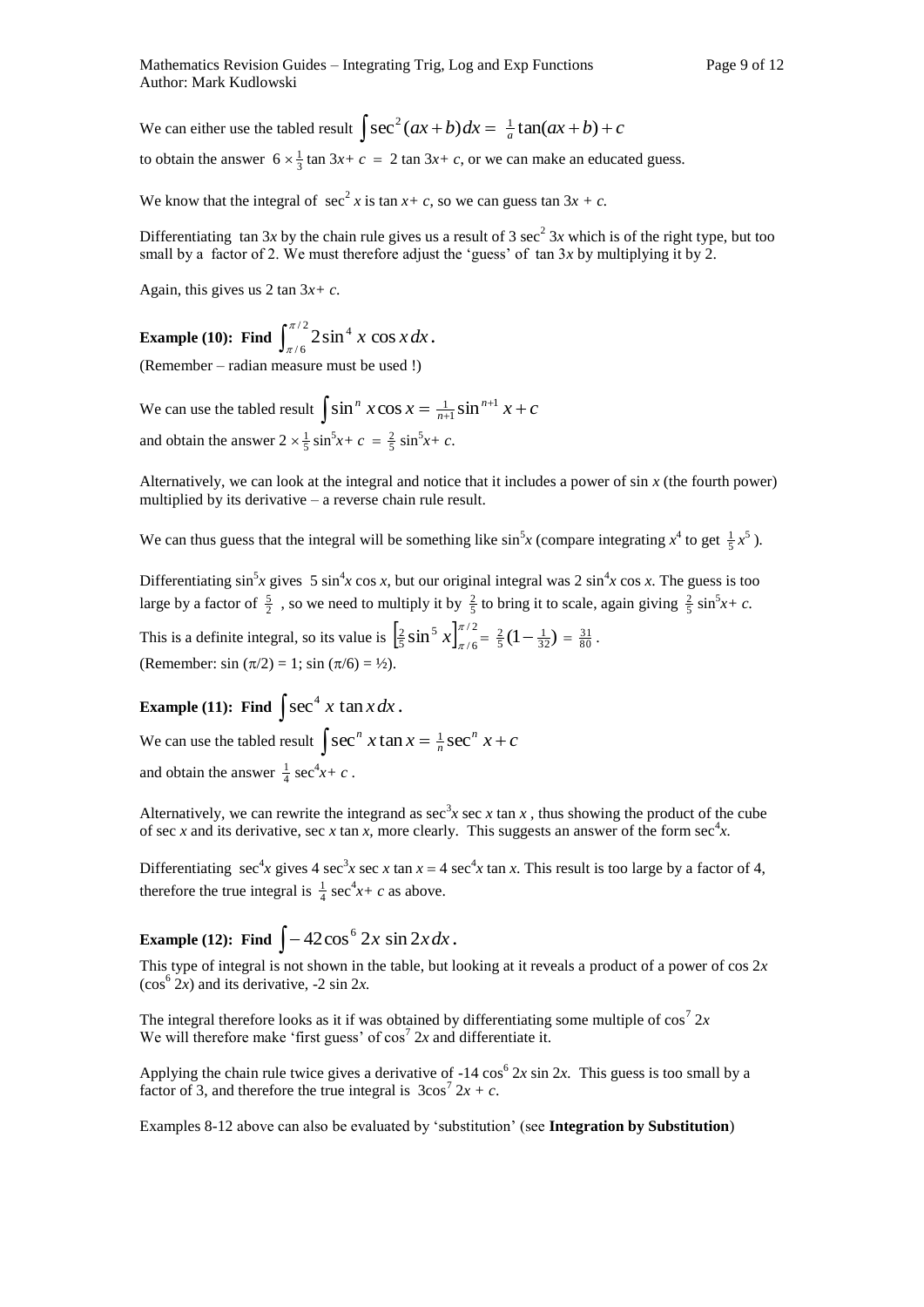Other trigonometric integrals can be evaluated by using identities and compound angle formulae to simplify complicated integrals into forms which are easier to integrate. These will be discussed in a separate document.

#### **Exponential and Logarithmic Integrals.**

.

Standard Exponential and Logarithmic Derivatives (plus some chain rule examples).

| $ y = f(x) $ | $y' = \frac{dy}{dx} = f'(x)$ |
|--------------|------------------------------|
| $e^{x}$      | $e^{x}$                      |
| $e^{ax+b}$   | $\frac{ae^{ax+b}}{2}$        |
| $e^{f(x)}$   | $f'(x)e^{f(x)}$              |
| $a^x$        | $a^x \ln a$                  |
| ln x         |                              |
|              | $\boldsymbol{\chi}$          |
| $\ln(x^n)$   | $\boldsymbol{n}$             |
|              | $\boldsymbol{\chi}$          |
| $\ln(f(x))$  | f'(x)                        |
|              | $\overline{f(x)}$            |

From this table, we can produce a similar list of standard exponential and logarithmic integrals.

| $y = f(x)$                  | f(x)dx                            |
|-----------------------------|-----------------------------------|
| $e^{x}$                     | $e^x+c$                           |
| $e^{ax+b}$                  | $\frac{1}{a}e^{ax+b}+c$           |
| $\frac{f'(x)e^{f(x)}}{a^x}$ | $e^{f(x)}+c$                      |
|                             | $\frac{a^x}{\ln a} + c$           |
|                             | $\ln  x  + c$                     |
| $\mathcal{X}$               | Alternative form: $\ln  Ax $      |
|                             | $\ln  (x^n)  + c = n \ln  x  + c$ |
| $\frac{n}{x}$               | Alternative form: $\ln  (Ax^n) $  |
| f'(x)                       | $\ln  (f(x))  + c$                |
| f(x)                        | Alternative form: $\ln  A(f(x)) $ |

Note the patterns in the results obtained here.

When differentiating *e* raised to a function, then the result is the original function multiplied by its derivative.

For example, if *e* is raised to an expression  $(ax + b)$ , then the derivative is the original function **multiplied** by *a*. Conversely, when integrating *e* raised to an expression  $(ax + b)$ , then the integral is the original function **divided** by *a.*

When differentiating  $a^x$  we multiply by ln *a*: when integrating  $a^x$  we divide by ln *a*.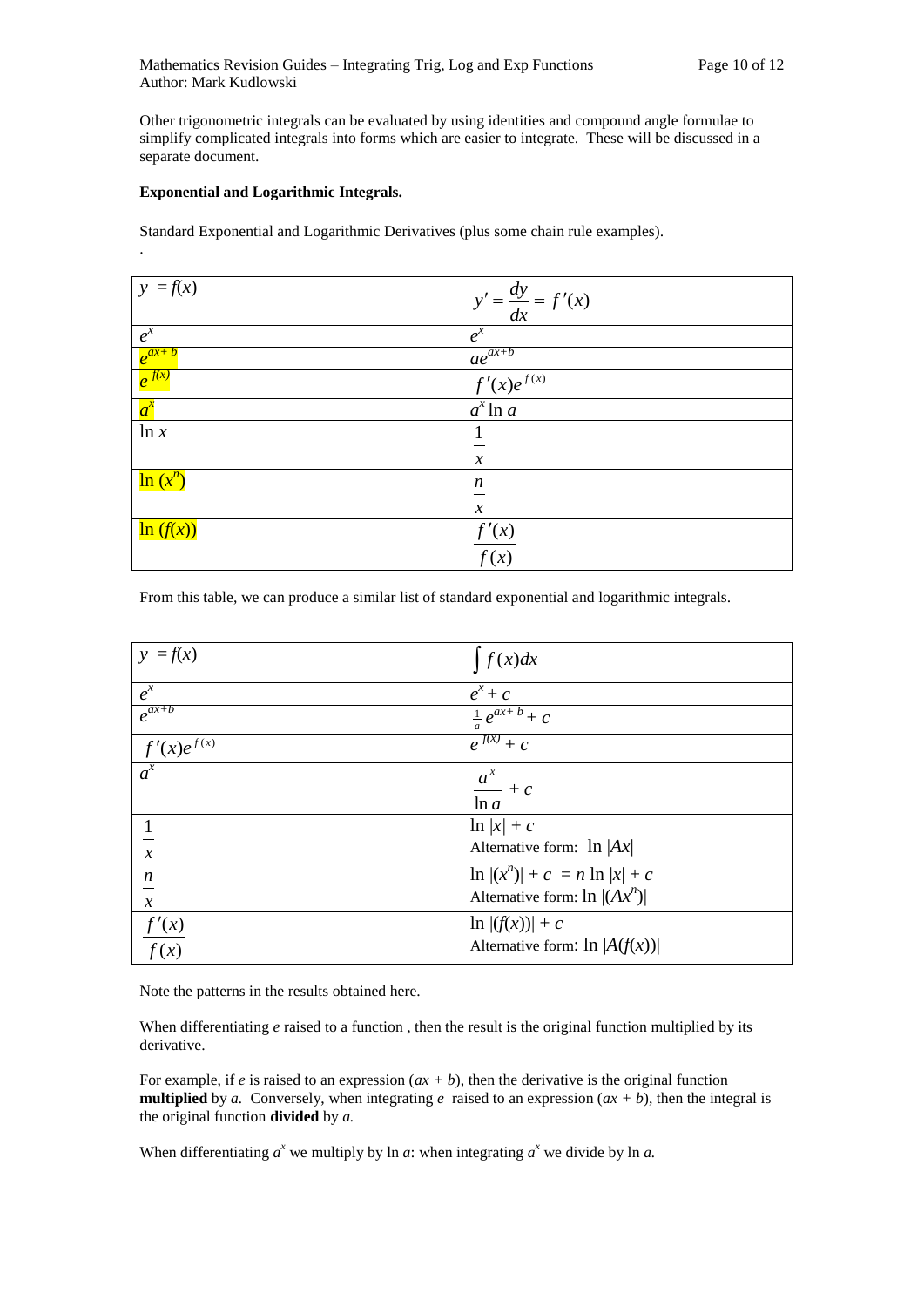The list also shows how to integrate *x*  $\frac{1}{x}$ , remembering that the standard rule  $\int x^n dx = \frac{x}{n+1}$ 1  $\overline{+}$  $^{+}$ *n x n* + *c* cannot be used for  $n = -1$ .

The logarithm laws also give rise to alternative ways of denoting the constant of integration, i.e.  $\ln x + c = \ln (Ax)$  where  $A = e^c$ .

Also, since there can be *no* logarithm of a negative number, the modulus function  $| f(x) |$  must strictly be included in integrands leading to a logarithmic function, unless we are sure that the function whose logarithm is being taken cannot itself take a negative or zero value.

Finally, note the neat result of the chain rule when applied to differentiating a logarithmic expression: the result is a fraction whose top line is the derivative of the bottom line.

**Examples (13):** Find i) 
$$
\int 6e^{2x} dx
$$
 ii)  $\int_1^2 xe^{x^2} dx$ 

In i) we take the factor of 6 outside the integral and use the result  $\int e^{ax+b} dx = \frac{1}{a} e^{ax+b} + c$  $\int_{a}^{ax+b} dx = \frac{1}{a}e^{ax+b} + c$  to obtain

$$
6 \times \frac{1}{2} e^{2x}
$$
 or  $3e^{2x} + c$ .

Alternatively, we could have made a 'first guess' of  $e^{2x}$  and differentiated that to give  $2e^{2x}$ . This result is too small by a factor of 3, so therefore the correct integral is  $3e^{2x} + c$  as before.

In ii) we recognise that *x* is one-half the derivative of  $x^2$ , so we can take  $\frac{1}{2}$  out as a factor and use the result  $\int f'(x)e^{f(x)} = e^{f(x)} + c$  to obtain  $\left[\frac{1}{2}e^{x^2}\right]_1^2$  $\frac{1}{2}e^{x^2}\Big|_1^2=\frac{1}{2}(e^4-e)$  $\frac{1}{2}(e^4-e)=\frac{1}{2}e(e^3-1)$  $\frac{1}{2}e(e^3-1)$ .

Alternatively, we could have spotted a reversed chain rule result and guessed at  $e^{x^2}$ . Differentiation would give  $2xe^{x^2}$ , which is too large by a factor of 2, so we would adjust the integral to  $\frac{1}{2}e^{x^2}$  $\frac{1}{2}e^{x^2}$ .

(Both examples could also have been worked out by substitution (see document 'Integration by Substitution').

**Examples (14):** Find i)  $\int_0^2 2^x dx$  ii)  $\int_1^2$ 1 1 *dx*  $\int \frac{1}{x} dx$  iii)  $\int_{-1}^{-}$  $\overline{a}$ 2 10 2 *dx*  $\int \frac{2}{x} dx$  iv)  $\int_{-1}^{2}$ 2 1 *dx x*

For i) we use 
$$
\int a^x dx = \frac{a^x}{\ln a} + c
$$
, to give a required integral of  $\left[\frac{2^x}{\ln 2}\right]_0^2 = \frac{4-1}{\ln 2} = \frac{3}{\ln 2}$ .

In ii), we use the standard result to obtain  $[\ln x]_1^2$  $\ln x\Big]_1^2 = \ln 2 - \ln 1 = \ln 2$ . Because the bottom line of the integrand is positive within the range being integrated, there is no need to include the modulus sign.

Part iii) makes use of the standard result again to give  $\left[2\ln |x|\right]_{-10}^{-2}$  $x \Big|_{-10}^{-2} = 2 \left( \ln 2 - \ln 10 \right)$  $= 2\ln(\frac{1}{5}) = \ln(\frac{1}{25}).$ 

This time, we had to use the modulus function , since the logarithmic function is not defined for negative numbers.

The integral in part iv) cannot be evaluated, because the function  $\frac{1}{x}$  is not defined for **all** values of *x* within the range of the integral (-2 to 2). The problem value here is  $x = 0$ ;  $\frac{1}{0}$  is undefined.

**This is a general condition for all definite integrals: if the function is undefined for any value of** *x* **between the limits, the integral cannot be evaluated (at least using techniques learned at A-level).**